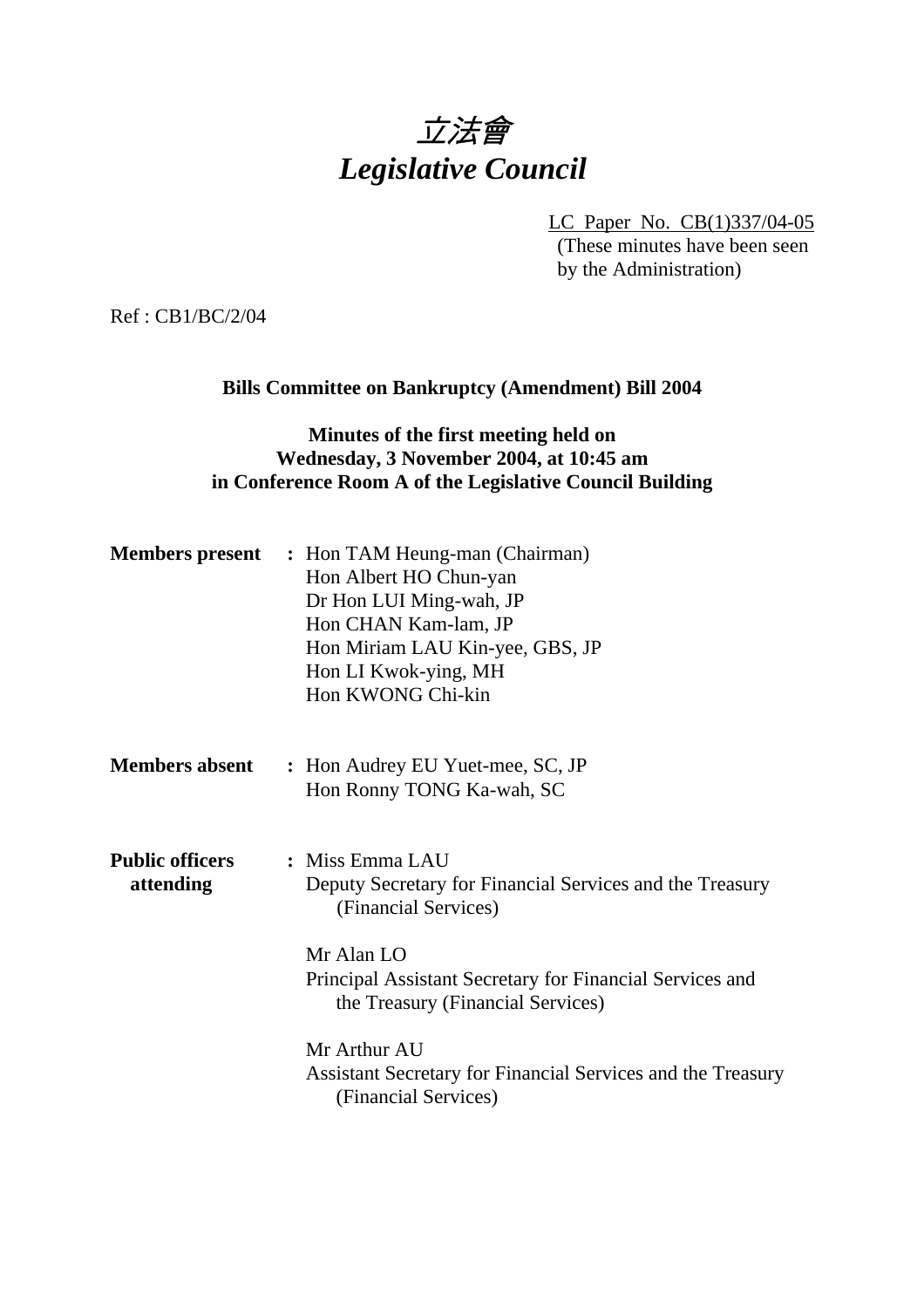|                                              | Mr E T O'Connell<br><b>Official Receiver</b>                              |
|----------------------------------------------|---------------------------------------------------------------------------|
|                                              | Ms May LEE<br><b>Assistant Official Receiver</b>                          |
|                                              | Ms Vicki LEE<br><b>Senior Government Counsel</b><br>Department of Justice |
| <b>Clerk in attendance:</b> Miss Salumi CHAN | Chief Council Secretary (1)5                                              |
| <b>Staff in attendance : Mr KAU Kin-wah</b>  | Assistant Legal Adviser 6                                                 |
|                                              | Ms Connie SZETO<br>Senior Council Secretary (1)4                          |

## **I. Election of Chairman**

Miss TAM Heung-man was elected Chairman of the Bills Committee.

| П. | <b>Meeting with the Administration</b><br>(LC Paper No. CB(3)42/04-05 | $\equiv$ The Bill                                                                                                                                    |
|----|-----------------------------------------------------------------------|------------------------------------------------------------------------------------------------------------------------------------------------------|
|    | LC Paper No. $CB(1)137/04-05(01)$                                     | — Marked-up<br>the<br>copy<br>- of<br>Bankruptcy (Amendment) Bill<br>2004                                                                            |
|    | Ref: C3/17 (2003) Pt. 8                                               | — The Legislative Council Brief<br>on "Bankruptcy (Amendment)<br>Bill 2004" issued by<br>the<br>Financial Services and the<br><b>Treasury Bureau</b> |
|    | LC Paper No. LS7/04-05                                                | — The Legal Service Division<br>Report                                                                                                               |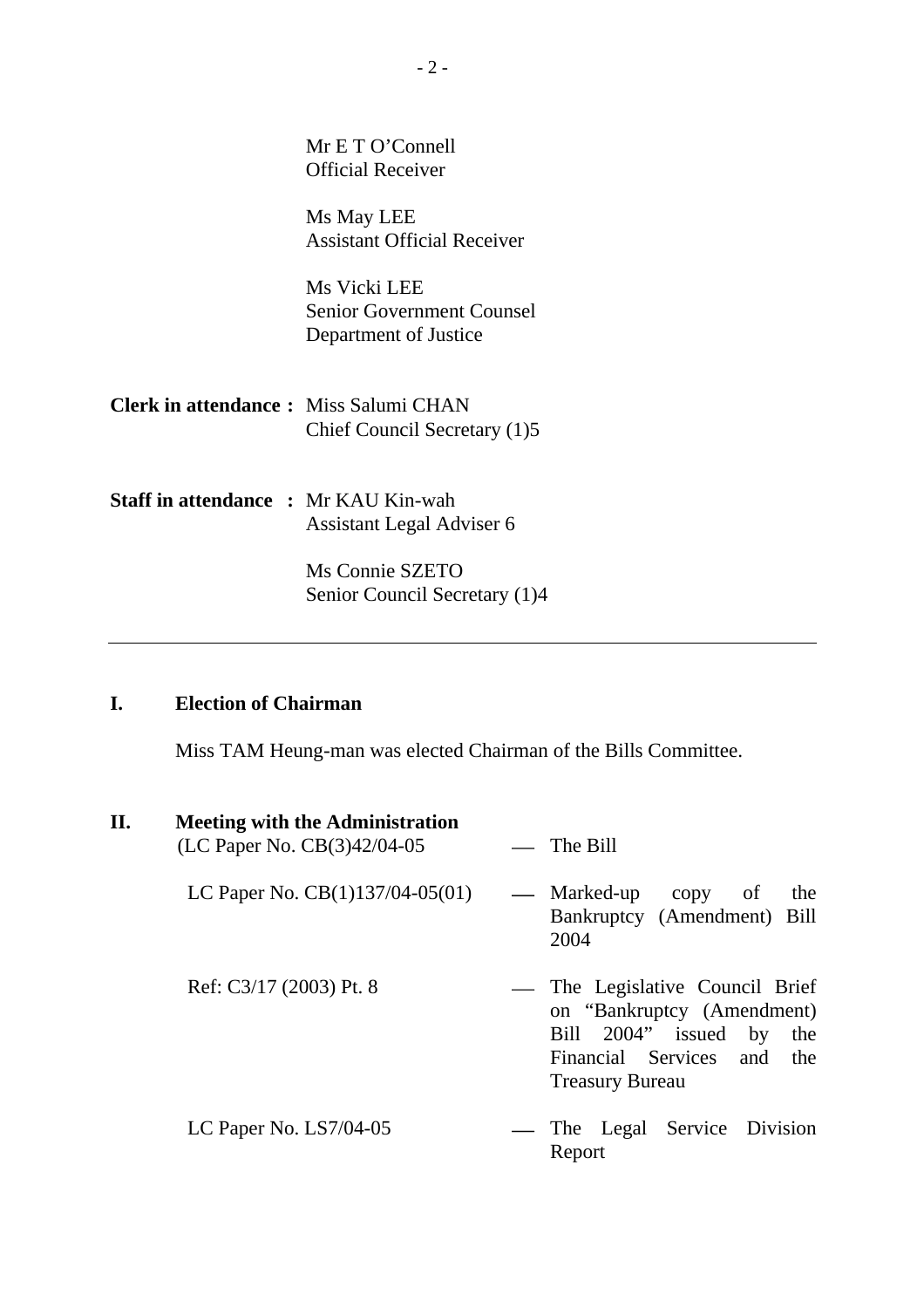LC Paper No.  $CB(1)138/04-05(01)$  — Background brief prepared by the Legislative Council Secretariat)

2. The Bills Committee deliberated (Index of proceedings attached at **Appendix**).

(*Post-meeting note:* The powerpoint presentation material provided by the Administration was issued to members vide LC Paper No. CB(1)166/04-05(01) on 4 November 2004.)

#### Follow-up actions to be taken by the Administration

3. At the request of the Bills Committee, the Administration agreed to take the following actions:

- (a) To facilitate members' understanding of the tendering scheme for outsourcing summary bankruptcy cases to private-sector insolvency practitioners (PIPs), the Administration was requested to provide a paper on the scheme, including the following information –
	- (i) Policy, design and operation of the tendering scheme;
	- (ii) Qualification criteria for PIPs to participate in the tendering scheme; and
	- (iii) Copies of the tender document and contract used in the existing tendering scheme for outsourcing liquidation cases.
- (b) To facilitate members' understanding of the financial arrangements involved in the handling of bankruptcy cases by PIPs, the Administration was requested to provide the following information –
	- (i) Different purposes for which the bankruptcy petition deposit might be used (such as remuneration for PIPs) and the handling the balance of the deposit, if any;
	- (ii) The means available for creditors to review the remuneration of PIPs; and
	- (iii) How PIPs could recover the investigation costs involved.
- (c) Given the need to monitor the performance of PIPs in handling bankruptcy cases so as to ensure that they would exercise their powers in a reasonable and consistent manner, the Administration was requested to provide a paper on the subject, including the following information –
	- (i) Duties and obligations of PIPs in handling bankruptcy cases, and the performance pledge applicable to them;
	- (ii) Powers conferred upon PIPs for handling bankruptcy cases;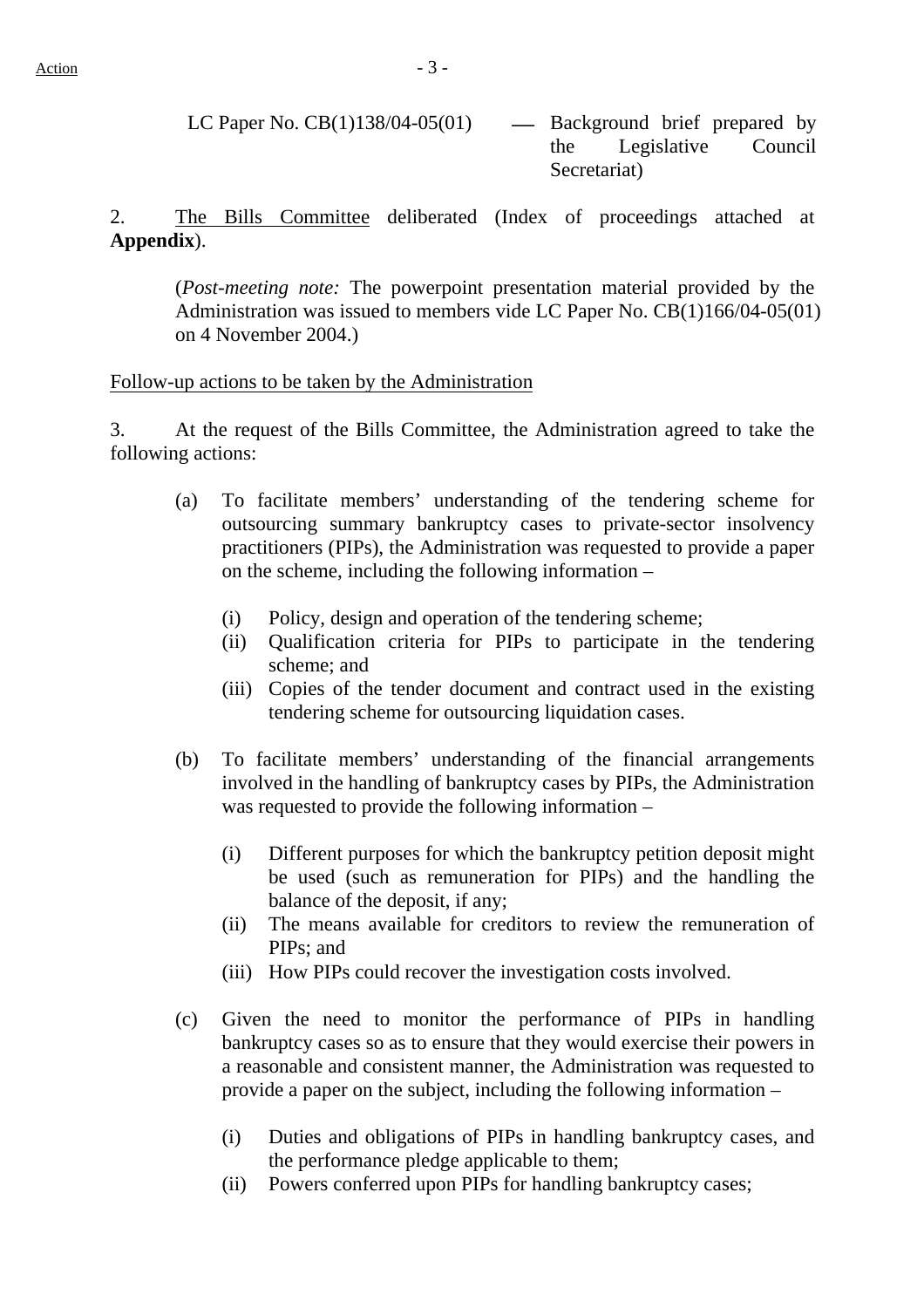- (iii) Statutory and non-statutory means to ensure that PIPs would exercise their powers in a reasonable and consistent manner;
- (iv) Existing guidelines provided to PIPs for handling liquidation cases and future guidelines to be provided to PIPs for handling bankruptcy cases, including the guidelines on the interpretation of "reasonable domestic needs" of the bankrupt and his family; and
- (v) The interpretation of "reasonable domestic needs" by the court in bankruptcy cases.

(*Post-meeting note:* To address members' concerns about the staffing implications of the outsourcing proposal, the Chairman directed after the meeting that the Administration be invited to provide the following information:

- (a) Impact of the outsourcing proposal on the manpower requirement of the Official Receiver's Office;
- (b) Re-deployment plans for the existing staff involved in administering summary bankruptcy cases after implementation of the outsourcing exercise; and
- (c) Outcome of staff consultation on the outsourcing proposal.)

#### Consultation with the public and relevant organizations

4. The Bills Committee agreed to invite the public to give views on the Bill by issuing a press release, announcing an invitation for views on the LegCo website, and writing to the 18 District Councils. The Bills Committee also agreed to invite submissions from the organizations/individuals which/who had been consulted by the Administration or had submitted views to the Administration on the relevant legislative proposals. The deadline for submissions would be 25 November 2004.

(*Post-meeting note*: The list of organizations/individuals to be invited to give views on the Bill was circulated to members for information vide LC Paper No. CB(1)175/04-05 on 4 November 2004.)

#### Meeting with deputations

5. The Bills Committee further agreed to meet with deputations and the Administration on Wednesday, 15 December 2004, from 8:30 am to 10:30 am.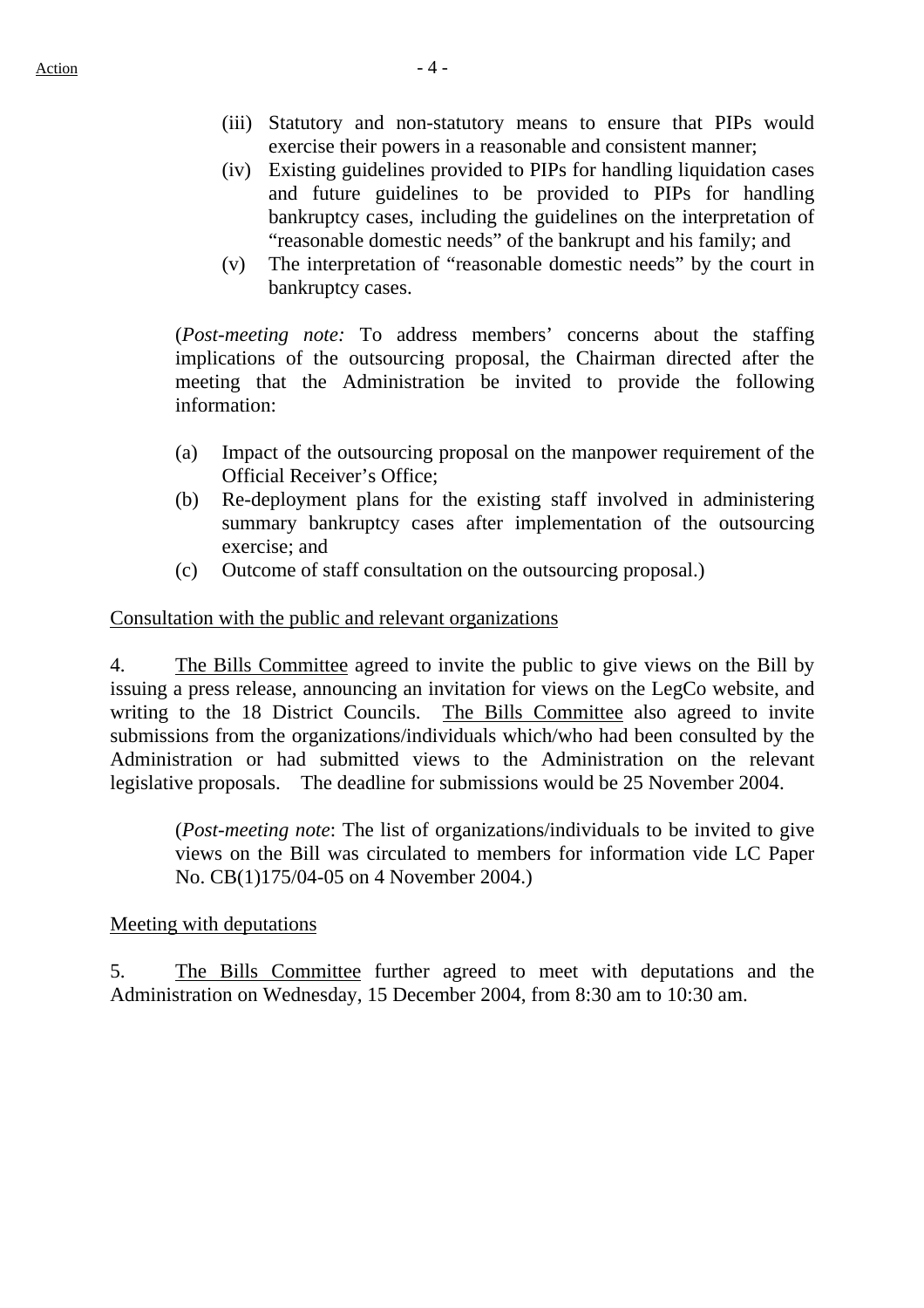# **III. Any other business**

6. There being no other business, the meeting ended at 12:40 pm.

Council Business Division 1 Legislative Council Secretariat 30 November 2004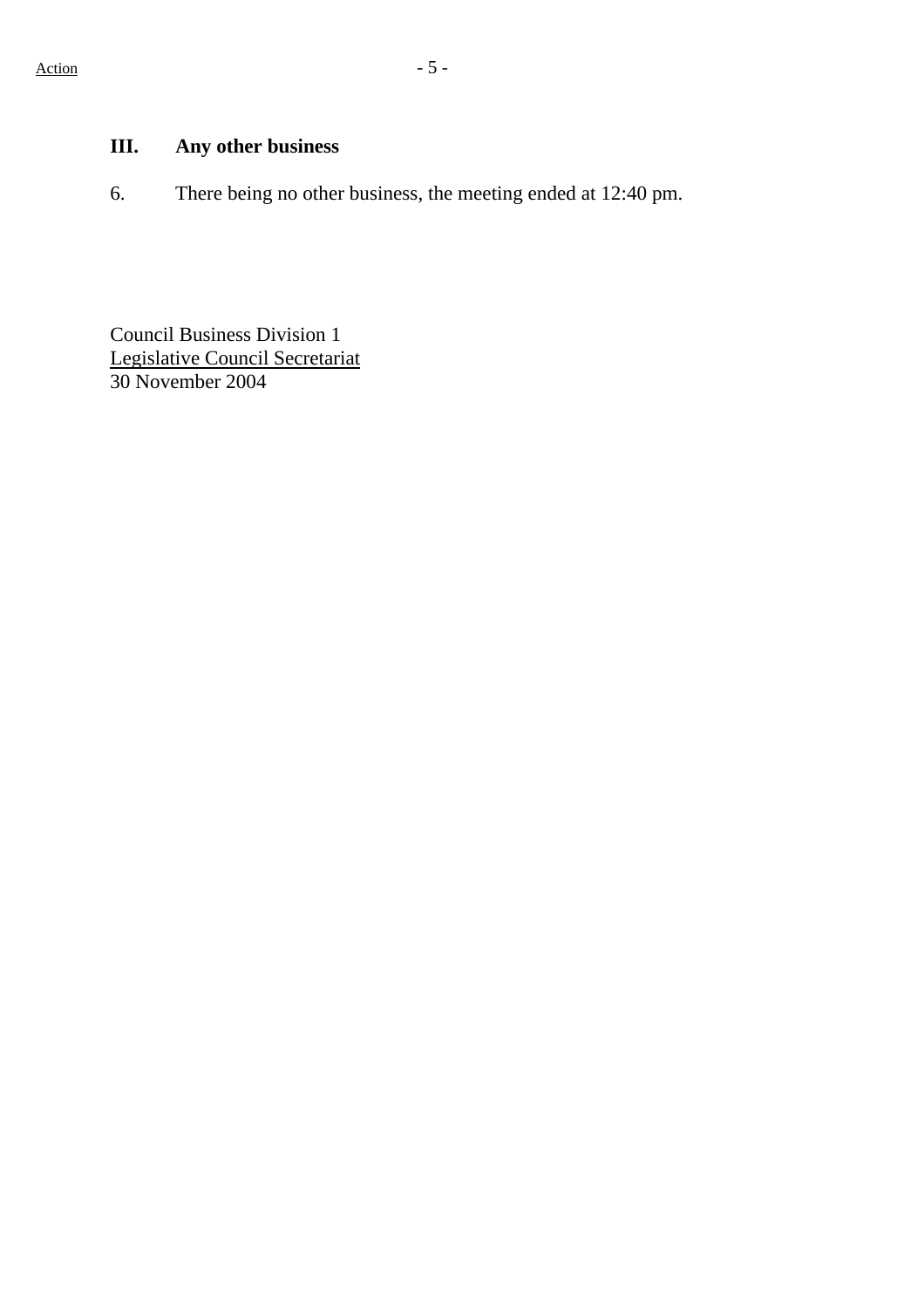# **Appendix**

## **Proceedings of the first meeting of the Bills Committee on Bankruptcy (Amendment) Bill 2004 on Wednesday, 3 November 2004, at 10:45 am in Conference Room A of the Legislative Council Building**

| <b>Time marker</b> | <b>Speaker</b>                                            | Subject(s)                                                                                                                                                                                                                                                                                                                                                                                                                                                        | <b>Action</b>   |
|--------------------|-----------------------------------------------------------|-------------------------------------------------------------------------------------------------------------------------------------------------------------------------------------------------------------------------------------------------------------------------------------------------------------------------------------------------------------------------------------------------------------------------------------------------------------------|-----------------|
| 000000-000213      | Dr LUI Ming-wah<br>Mr KWONG Chi-kin<br>Miss TAM Heung-man | <b>Election of Chairman</b>                                                                                                                                                                                                                                                                                                                                                                                                                                       | <b>Required</b> |
| 000214-000405      | Chairman                                                  | Welcoming<br>introductory<br>and<br>remarks                                                                                                                                                                                                                                                                                                                                                                                                                       |                 |
| 000406-001626      | Administration                                            | Briefing on the proposals in the<br>Bill with the aid of powerpoint<br>presentation                                                                                                                                                                                                                                                                                                                                                                               |                 |
| 001627-001938      | Mr Albert HO                                              | Whether the establishment<br>(a)<br>of the Official Receiver's<br>Office (ORO) would be<br>down-sized<br>after<br>outsourcing<br>summary<br>bankruptcy<br>cases<br>to<br>private-sector<br>insolvency<br>practitioners (PIPs)<br>Member's concern about<br>(b)<br>the level of fees to be<br>charged by PIPs<br>for<br>handling outsourced cases<br>The need for ORO<br>(c)<br>to<br>strengthen monitoring on<br>the work of provisional<br>trustees and trustees |                 |
| 001939-003850      | Administration                                            | Re-deployment plans for<br>(a)<br>existing staff engaged in                                                                                                                                                                                                                                                                                                                                                                                                       |                 |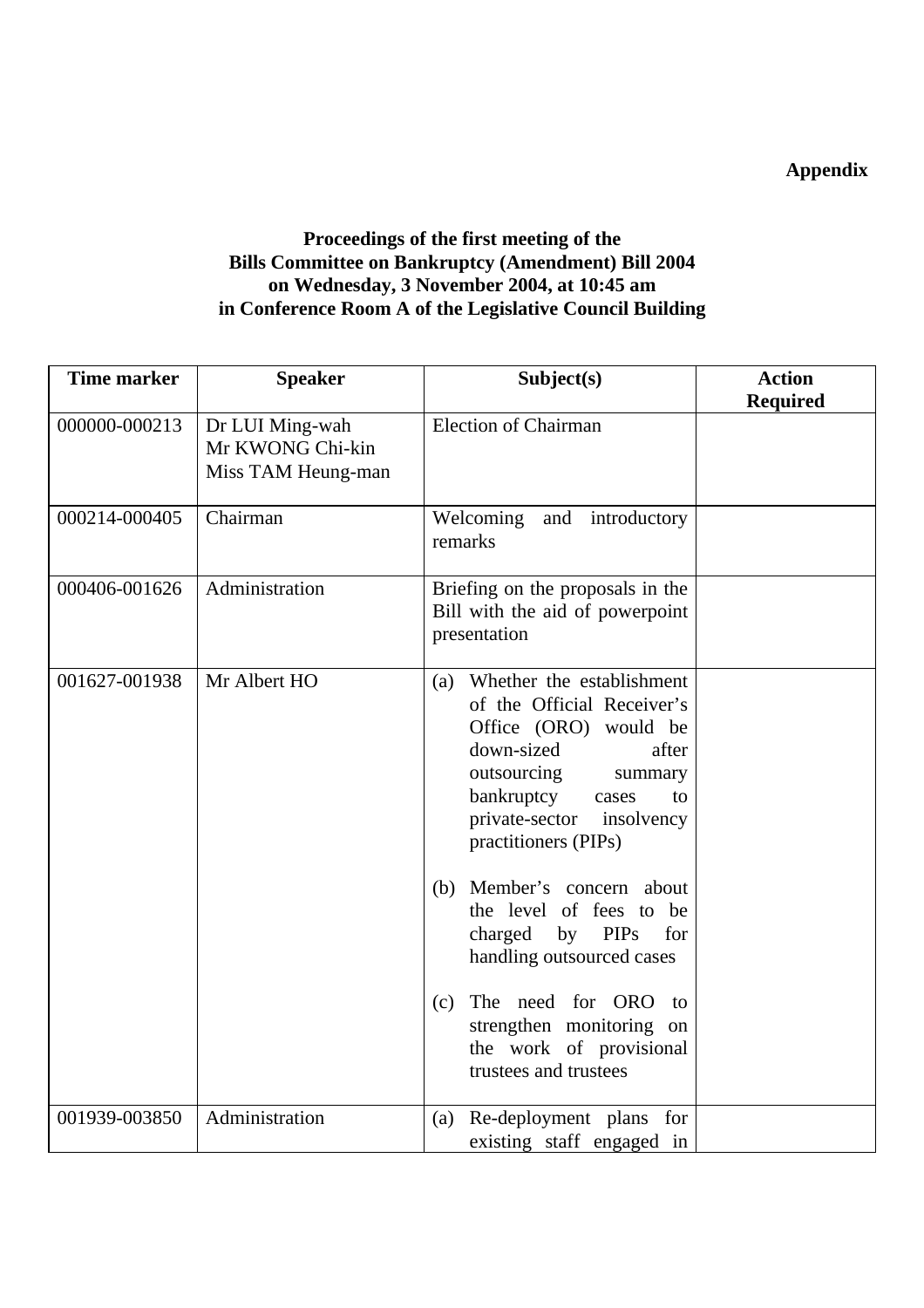| <b>Time marker</b> | <b>Speaker</b> |     | Subject(s)                                               | <b>Action</b>   |
|--------------------|----------------|-----|----------------------------------------------------------|-----------------|
|                    |                |     | administering<br>summary                                 | <b>Required</b> |
|                    |                |     | bankruptcy cases<br>after                                |                 |
|                    |                |     | implementation<br>of<br>the                              |                 |
|                    |                |     | outsourcing exercise                                     |                 |
|                    |                | (b) | Administration's                                         |                 |
|                    |                |     | confirmation that it had no                              |                 |
|                    |                |     | intention to down-size the<br>establishment of ORO after |                 |
|                    |                |     | the outsourcing exercise                                 |                 |
|                    |                | (c) | Statutory and non-statutory                              |                 |
|                    |                |     | that<br>ensure<br>means<br>to                            |                 |
|                    |                |     | trustees and provisional<br>trustees would exercise the  |                 |
|                    |                |     | powers conferred<br>upon                                 |                 |
|                    |                |     | handling<br>them<br>in                                   |                 |
|                    |                |     | bankruptcy cases in a<br>reasonable and consistent       |                 |
|                    |                |     | manner                                                   |                 |
|                    |                | (d) | Design and operation of                                  |                 |
|                    |                |     | the tendering scheme for                                 |                 |
|                    |                |     | outsourcing<br>summary<br>bankruptcy cases to PIPs       |                 |
|                    |                |     |                                                          |                 |
| 003851-004830      | Ms Miriam LAU  | (a) | Qualification criteria for                               |                 |
|                    | Administration |     | PIPs to participate in the<br>tendering scheme           |                 |
|                    |                |     |                                                          |                 |
|                    |                | (b) | Member's concern about                                   |                 |
|                    |                |     | the negative impact of<br>PIPs' price-cutting strategy   |                 |
|                    |                |     | for bidding tenders of                                   |                 |
|                    |                |     | outsourced<br>summary                                    |                 |
|                    |                |     | bankruptcy cases on the<br>quality of service provided   |                 |
|                    |                |     | by PIPs                                                  |                 |
|                    |                | (c) | Benefits of the outsourcing                              |                 |
|                    |                |     | proposal for creditors                                   |                 |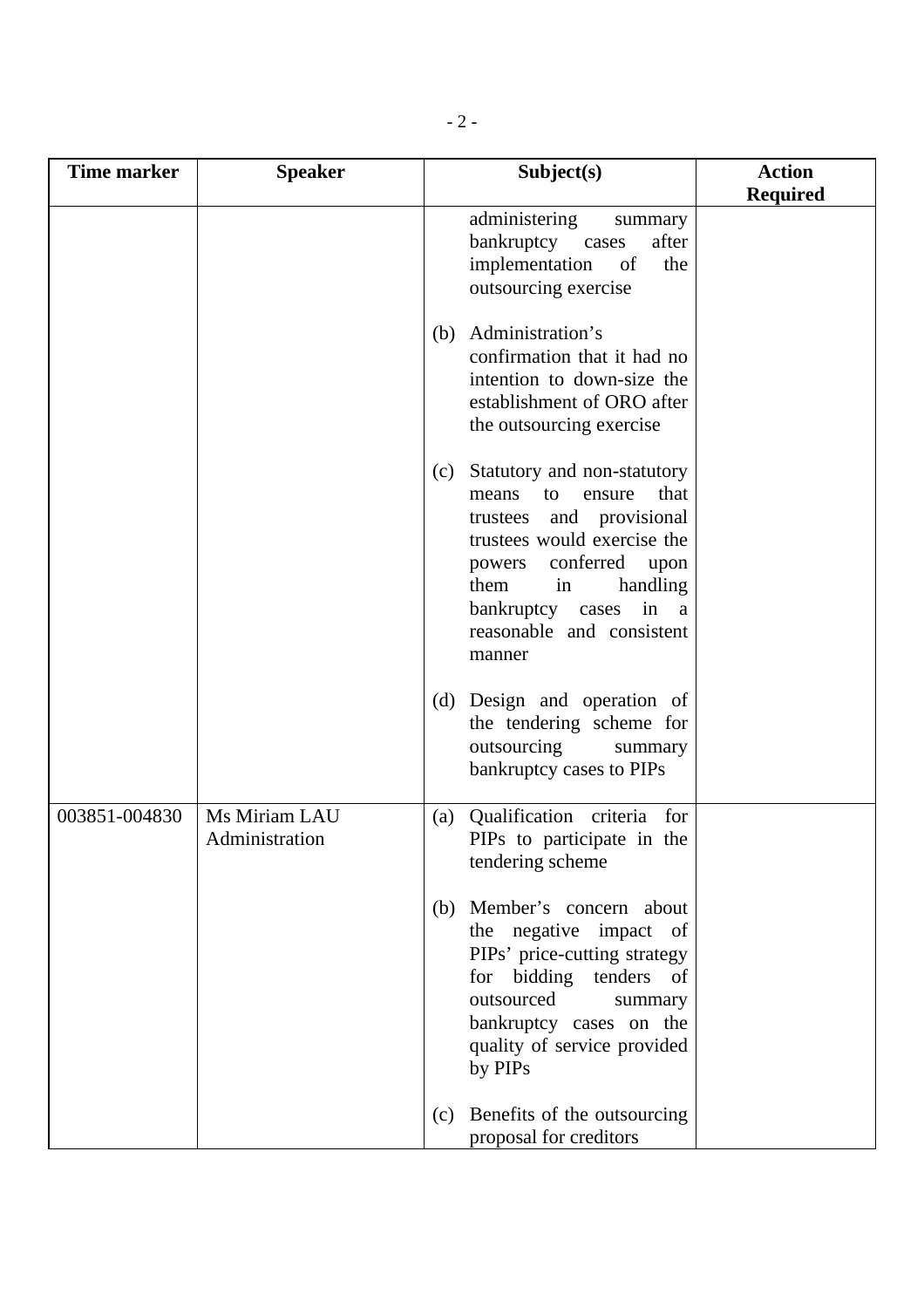| <b>Time marker</b> | <b>Speaker</b>                     | Subject(s)                                                                                                                                                                                            | <b>Action</b><br><b>Required</b> |
|--------------------|------------------------------------|-------------------------------------------------------------------------------------------------------------------------------------------------------------------------------------------------------|----------------------------------|
| 004831-010110      | Mr CHAN Kam-lam<br>Administration  | Merits of the outsourcing<br>(a)<br>proposal in simplifying and<br>streamlining<br>the<br>bankruptcy regime                                                                                           |                                  |
|                    |                                    | (b) Re-deployment plans for<br>existing staff engaged in<br>administrating<br>summary<br>bankruptcy cases<br>after<br>implementation<br>of<br>the<br>outsourcing exercise                             |                                  |
|                    |                                    | Impact of the outsourcing<br>(c)<br>proposal on the manpower<br>requirement of ORO                                                                                                                    |                                  |
| 010111-010432      | Mr KWONG Chi-kin<br>Administration | Re-deployment plans for<br>(a)<br>existing staff engaged in<br>administering<br>summary<br>bankruptcy cases<br>after<br>implementation<br>of<br>the<br>outsourcing exercise                           |                                  |
|                    |                                    | Outcome<br>of<br>staff<br>(b)<br>consultation<br>the<br>on<br>outsourcing proposal                                                                                                                    |                                  |
|                    |                                    | Member's concern about<br>(c)<br>the outsourcing<br>whether<br>proposal would increase<br>the level of fees charged<br>under<br>bankruptcy<br>the<br>regime                                           |                                  |
|                    |                                    | Administration's<br>advice<br>(d)<br>staff in<br>that concerned<br>ORO were aware of the<br>outsourcing proposal and<br>there was no plan to<br>increase the level of fees<br>charged<br>under<br>the |                                  |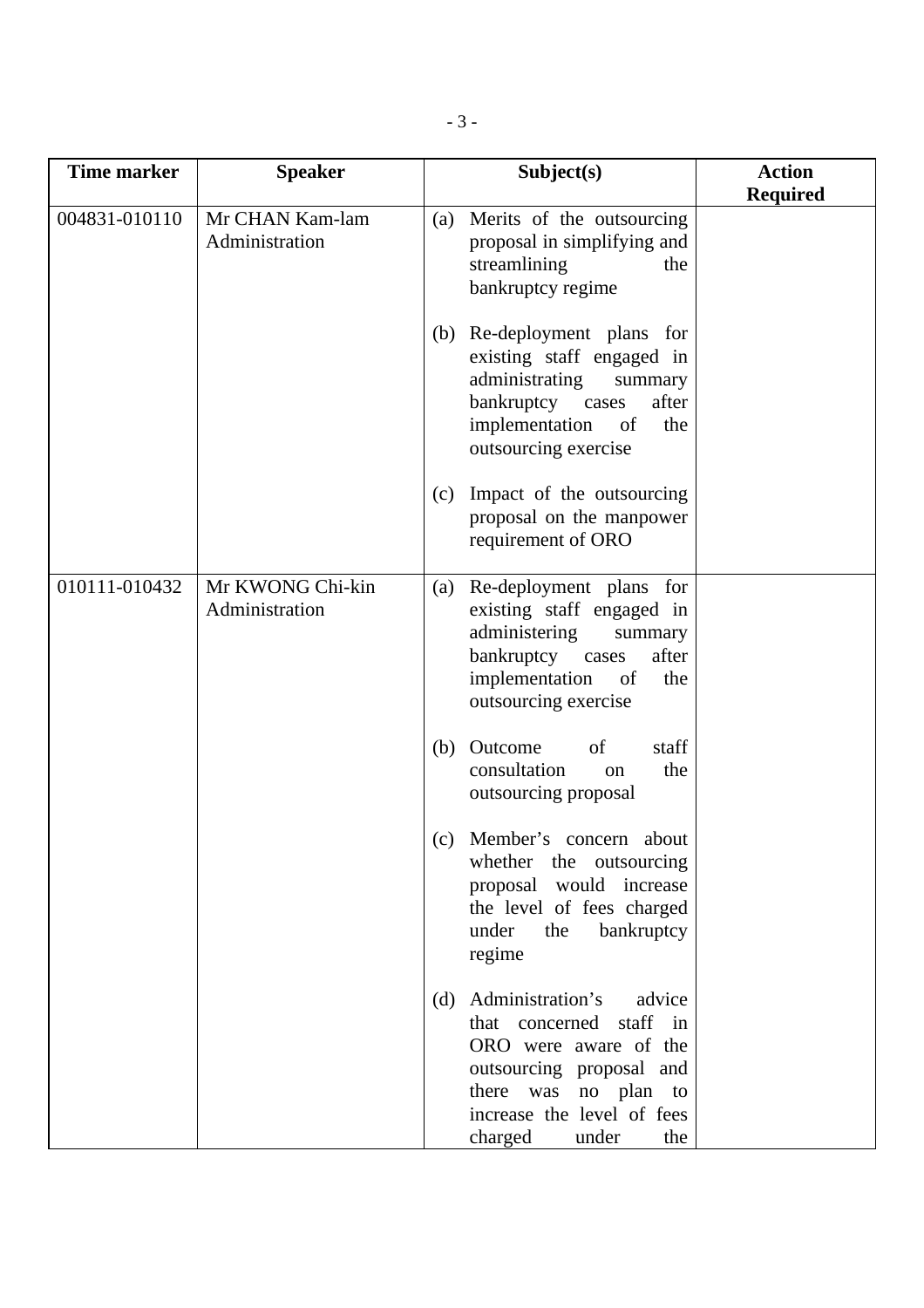| <b>Time marker</b> | <b>Speaker</b>                                  | Subject(s)                                                                                                                                                                                                                                                                                                                                                                                                     | <b>Action</b><br><b>Required</b>                                                                                                    |
|--------------------|-------------------------------------------------|----------------------------------------------------------------------------------------------------------------------------------------------------------------------------------------------------------------------------------------------------------------------------------------------------------------------------------------------------------------------------------------------------------------|-------------------------------------------------------------------------------------------------------------------------------------|
|                    |                                                 | bankruptcy regime for the<br>moment                                                                                                                                                                                                                                                                                                                                                                            |                                                                                                                                     |
| 010433-012538      | Mr Albert HO<br>Administration                  | Whether guidelines would<br>(a)<br>be provided to PIPs for<br>handling<br>summary<br>bankruptcy cases, such as<br>those on interpretation of<br>"reasonable"<br>domestic<br>needs" of the bankrupt and<br>his family, to ensure PIPs<br>would properly discharge<br>their duties and obligations<br><b>PIPs</b><br>(b) Power<br>of<br>in<br>conducting investigations<br>handling<br>bankruptcy<br>in<br>cases |                                                                                                                                     |
| 012539-012740      | Mr Albert HO                                    | Request for information papers<br>on the tendering scheme for<br>outsourcing<br>summary<br>bankruptcy cases to PIPs and<br>monitoring of the performance<br>of PIPs                                                                                                                                                                                                                                            | Administration<br>to<br>provide the required<br>information<br>under<br>paragraph $3(a)$ , (b)<br>and $(c)$<br>of<br>the<br>minutes |
| 012741-013614      | Ms Miriam LAU<br>Administration                 | Realization<br>of<br>the<br>(a)<br>bankrupt's<br>assets<br>and<br>property<br>Different<br>purposes<br>for<br>(b)<br>which<br>the<br>bankruptcy<br>petition deposit might be<br>used, such as remuneration<br>for PIPs, and the handling<br>of the<br>of the balance<br>deposit, if any                                                                                                                        |                                                                                                                                     |
| 013615-013828      | Administration<br>Mr Albert HO<br>Ms Miriam LAU | Details of the papers to be<br>(a)<br>provided<br>by<br>the<br>Administration<br>the<br>on                                                                                                                                                                                                                                                                                                                     | Administration<br>to<br>provide the required<br>information<br>under                                                                |